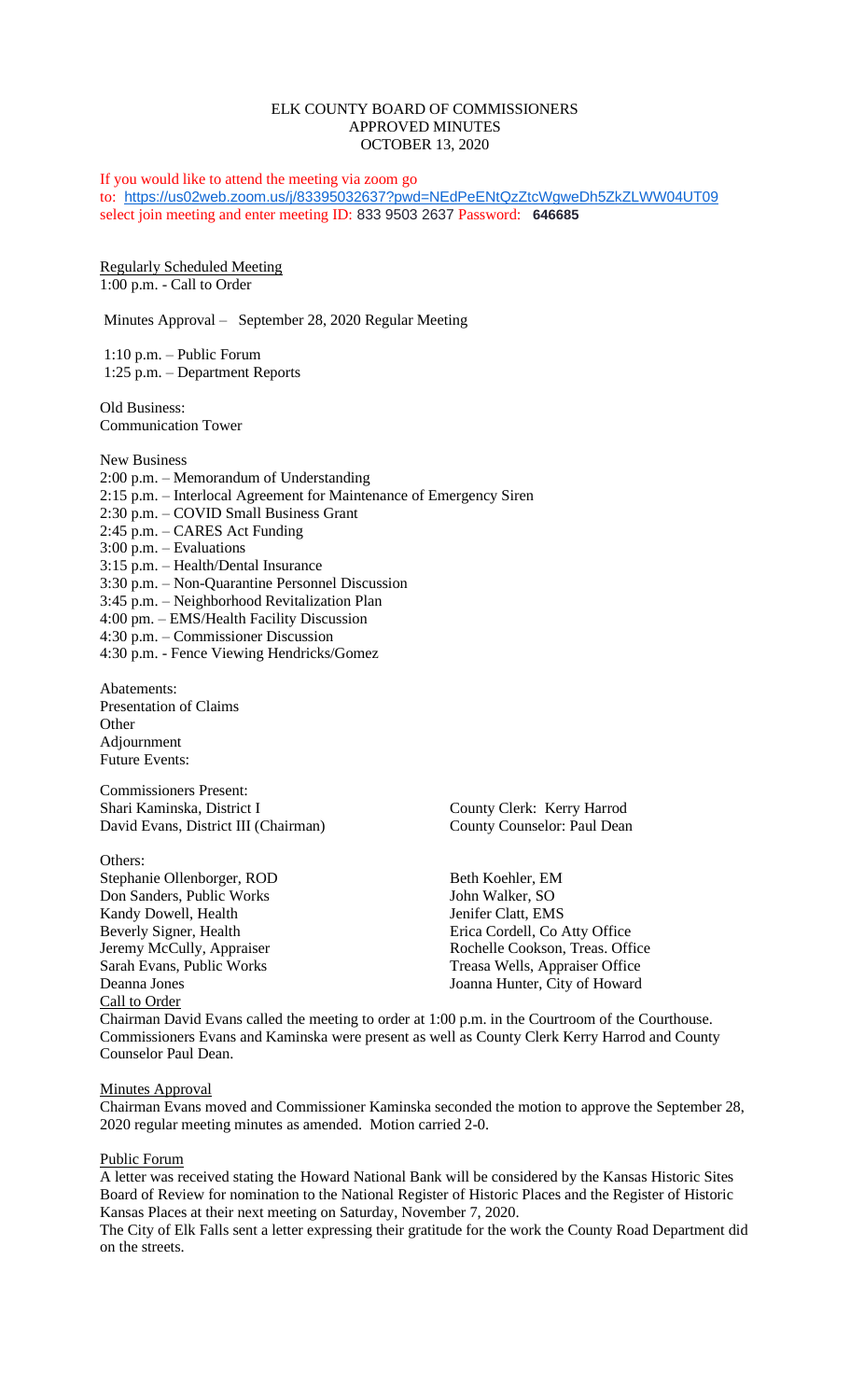A letter was received from Four County Mental Health requesting a written letter of support for the KDOT General Public Transportation Grant from the County Commission. Kerry Harrod will prepare the letter of support and present it at the next meeting.

# **Sheriff**

Undersheriff John Walker presented a quote from Maple Valley Communications for 5 Prime Witness Body Cameras. Commissioner Kaminska moved and Chairman Evans seconded the motion to approve the quote from Maple Valley Communications for 5 body cameras for the Sheriff's Department at a cost of \$2,336.00 to be divided between the Sheriff's Equipment Fund and the County Attorney's Diversion Fund. Motion carried 2-0. Undersheriff Walker also presented a quote for 5 laptop computers for the patrol vehicles. The Commission stated the CARES Funding was already allocated but if any funding is not used, they would consider purchasing the laptop computers. Undersheriff Walker stated he has been working on grants through the State for seat belt enforcement.

# EMS

Jenifer Clatt stated all the LUCAS CPR Devices have been received. A representative from Stryker came down and trained the employees who were working last Tuesday. A training will be conducted for the officers and other EMS personnel at a later date.

# Health

Kandy Dowell stated Elk County has had a total of thirteen COVID cases with only 2 being active.

## Emergency Preparedness

Beth Koehler stated there will be a LEPC meeting Thursday, October 15, 2020 at the Cox Building in Howard or via zoom.

#### Register of Deeds

Stephanie Ollenborger present reports for August and September. In August they had a total of 61 instruments recorded and a total deposit of \$3,453.50 and in September they had a total of 55 instruments recorded and a total deposit of \$2,577.00.

## Public Works

#### Road

Don Sanders stated they are moving west on Killdeer and will be laying rock by Thursday. The motor graders have been shut down due to the dust. Mr. Sanders said they have passed the first round of acceptance on the Elk River bridge that crosses Road 8. This bridge is scheduled to be replaced in 2023. Noxious Weed

Mr. Sanders stated section surveys have been started.

## Recycling

Mr. Sanders stated the main recycling employee is having health issues and is not able to work. The department is working through this situation as best as they can but schedules might be canceled or changed. If anyone would like to volunteer their time it would be greatly appreciated.

## Interlocal Agreement for Maintenance of Emergency Siren

Beth Koehler presented a modified Interlocal Agreement for Maintenance of Emergency Sirens. The only changes to the agreement was in paragraph three, which was changed to lacks the financial ability and in paragraph two County was changed to City. It was agreed by the Commission that the new agreement be used.

#### Employee Evaluations

A special meeting will be scheduled when all three Commissioners can be present.

## Health/Dental Insurance

Kerry Harrod stated the County needed to be thinking about insurance renewals. Ms. Harrod will contact Scott Day to see if he can attend the next meeting and present rates.

## Memorandum of Understanding

Paul Dean will present them at the next meeting.

## **EMS/Health Facility**

Discussion was had regarding the signage for the ambulance doors and the health clinic, exterior lighting, alarm systems, windows, storage and desk needs, power outlet placement, parking, and exterior hose bib locations.